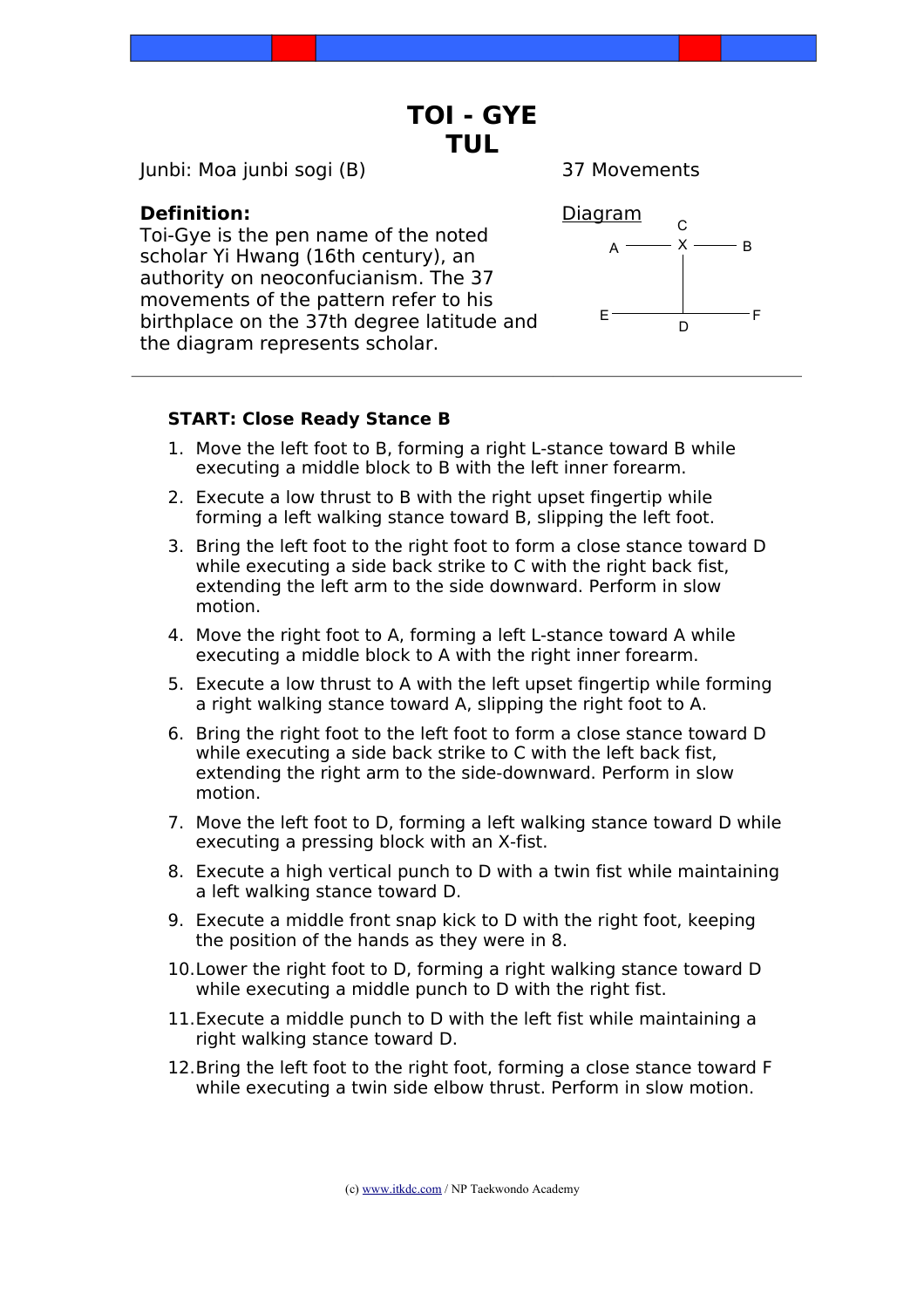- 13.Move the right foot to F in a stamping motion, forming a sitting stance toward C while executing a W-shape block to C with the right outer forearm.
- 14.Move the left foot to F in a stamping motion, turning clockwise to form a sitting stance toward D while executing a W-shape block to D with the left outer forearm.
- 15.Move the left foot to E in a stamping motion, turning clockwise to form a sitting stance toward C, at the same time executing a Wshape block to C with the left outer forearm.
- 16.Move the right foot to E in a stamping motion, turning counterclockwise to form a sitting stance toward D while executing a Wshape block to D with the right outer forearm.
- 17.Move the left foot to E in a stamping motion, turning clockwise to form a sitting stance toward C, at the same time executing a Wshape block to C with the left outer forearm.
- 18.Move the left foot to F in a stamping motion, turning clockwise to form a sitting stance toward D while executing a W-shape block to D with the left outer forearm.
- 19.Bring the right foot to the left foot and then move the left foot to D, forming a right L-stance toward D while executing a low pushing block to D with the left double forearm.
- 20.Extend both hands upward as if to grab the opponent's head while forming a left walking stance toward D, slipping the left foot to D.
- 21.Execute an upward kick with the right knee while pulling both hands downward.
- 22.Lower the right foot to the left foot and then move the left foot to C, forming a right L-stance toward C while executing a middle guarding block to C with a knife-hand.
- 23.Execute a low side front snap kick to C with the left foot, keeping the position of the hands as they were in 22.
- 24.Lower the left foot to C, forming a left walking stance toward C while executing a high thrust to C with the left flat fingertip.
- 25.Move the right foot to C, forming a left L-stance toward C while executing a middle guarding block to C with a knife-hand.
- 26.Execute a low side front snap kick to C with the right foot, keeping the position of the hands as they were in 25.
- 27.Lower the right foot to C, forming a right walking stance toward C, at the same time executing a high thrust to C with the right flat fingertip.
- 28.Move the right foot to D, forming a right L-stance toward C while executing a side back strike to D with the right back fist and a low block to C with the left forearm.
- 29.Jump to C, forming a right X-stance toward A while executing a pressing block with an X-fist.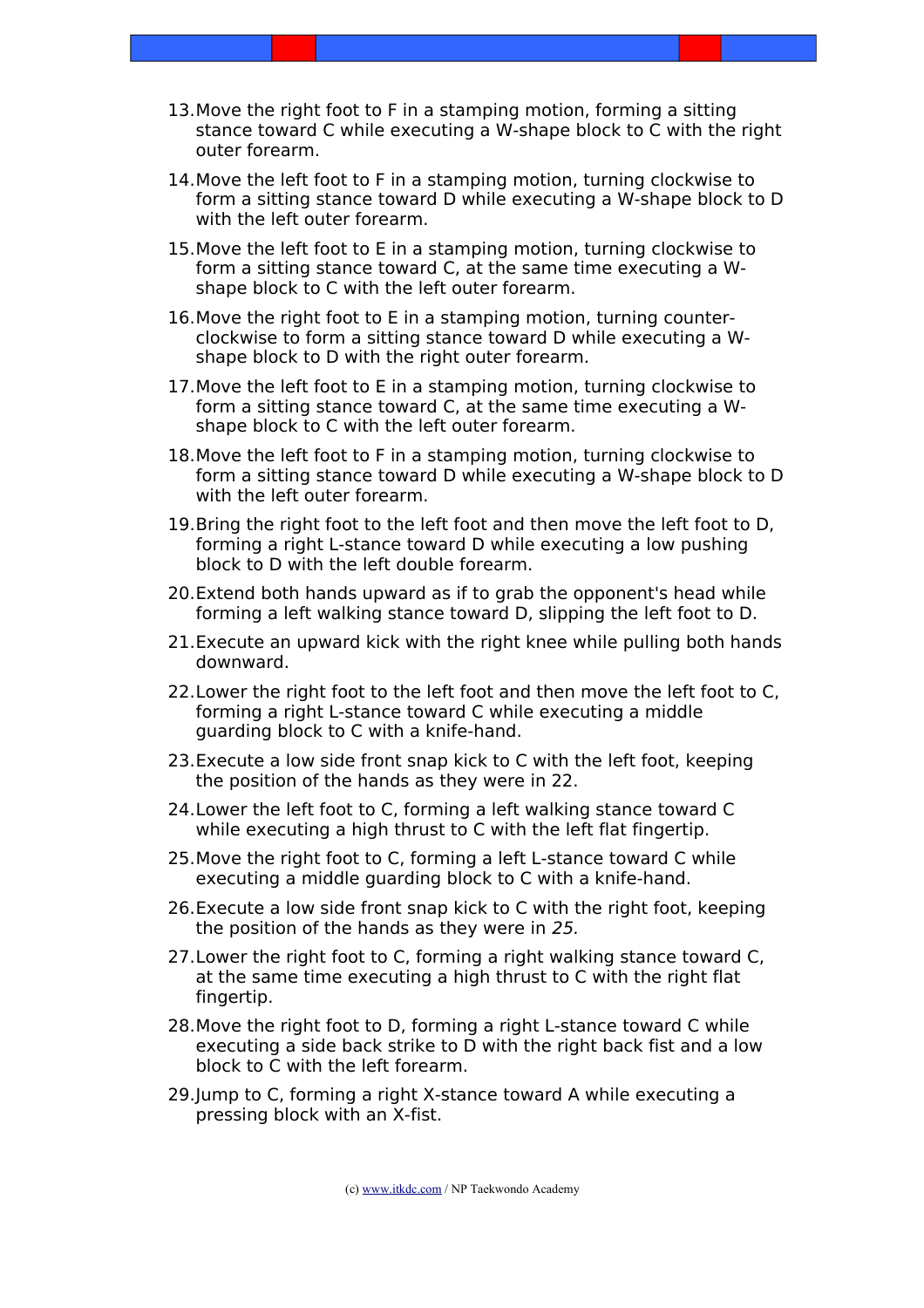- 30.Move the right foot to C, forming a right walking stance toward C while executing a high block to C with the right double forearm.
- 31.Move the left foot to B, forming a right L-stance toward B while executing a low guarding block to B with a knife-hand.
- 32.Execute a circular block to BD with the right inner forearm while forming a left walking stance toward B, slipping the left foot to B.
- 33.Bring the left foot to the right foot and then move the right foot to A, forming a left L-stance toward A, at the same time executing a low guarding block to A with a knife-hand.
- 34.Execute a circular block to AD with the left inner forearm while forming a right walking stance toward A, slipping the right foot to A.
- 35.Execute a circular block to CE with the right inner forearm while forming a left walking stance toward CE.
- 36.Execute a circular block to CE with the left inner forearm while forming a right walking stance toward A.
- 37.Move the right foot on line AB to form a sitting stance toward D while executing a middle punch to D with the right fist.

### **END: Bring the right foot back to Close Ready Stance B.**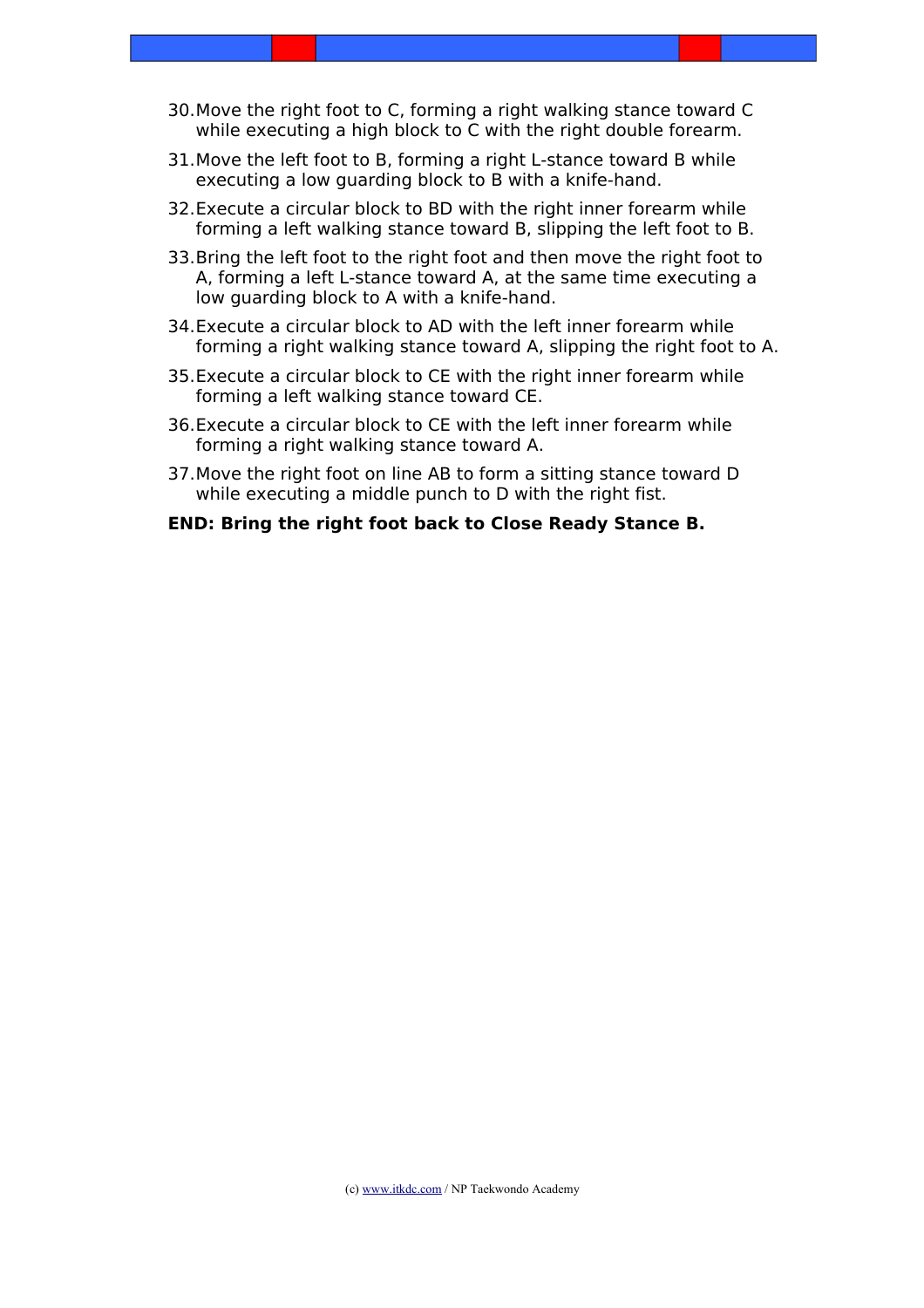|                 | <b>Stance</b> | <b>Section</b> | Obverse/<br><b>Reverse</b>   | <b>Technique</b>             |
|-----------------|---------------|----------------|------------------------------|------------------------------|
| $\mathbf{1}$    | Niunja sogi   | Kaunde         | <b>Bandae</b>                | Bakuro an palmok makgi       |
| $\overline{2}$  | Gunnun sogi   | Najunde        | <b>Bandae</b>                | Dwijibun sonkut tulgi        |
| $\overline{3}$  | Moa sogi      | Nopunde        |                              | Dung joomuk taerigi          |
| $\overline{4}$  | Niunja sogi   | Kaunde         | <b>Bandae</b>                | Bakuro an palmok makgi       |
| $\overline{5}$  | Gunnun sogi   | Najunde        | <b>Bandae</b>                | Dwijibun sonkut tulgi        |
| 6               | Moa sogi      | Nopunde        |                              | Dung joomuk taerigi          |
| $\overline{7}$  | Gunnun sogi   | Najunde        |                              | Kyocha joomuk noollo         |
|                 |               |                |                              | makgi                        |
| 8               | Gunnun sogi   | Nopunde        |                              | Sewo sang joomuk jurigi      |
| $\overline{9}$  |               | Kaunde         |                              | Ap cha busigi                |
| 10              | Gunnun sogi   | Kaunde         | <b>Baro</b>                  | Ap joomuk jurigi             |
| 11              | Gunnun sogi   | Kaunde         | <b>Baro</b>                  | Ap joomuk jurigi             |
| $\overline{12}$ | Moa sogi      |                |                              | Sang palkup tulgi            |
| 13              | Annun sogi    |                |                              | San makgi                    |
| 14              | Annun sogi    |                |                              | San makgi                    |
| $\overline{15}$ | Annun sogi    | -              |                              | San makgi                    |
| 16              | Annun sogi    |                |                              | San makgi                    |
| $\overline{17}$ | Annun sogi    |                |                              | San makgi                    |
| 18              | Annun sogi    |                |                              | San makgi                    |
| $\overline{19}$ | Niunja sogi   | Najunde        |                              | Doo palmok makgi             |
| 20              | Gunnun sogi   | Nopunde        | $\qquad \qquad \blacksquare$ | Mori butjaba                 |
| $\overline{21}$ |               | Kaunde         |                              | Ollyo moorup chagi           |
| 22              | Niunja sogi   | Kaunde         |                              | Sonkal daebi makgi           |
| 23              |               | Najunde        |                              | Ap cha busigi                |
| 24              | Gunnun sogi   | Nopunde        | <b>Baro</b>                  | Opun sonkut tulgi            |
| 25              | Niunja sogi   | Kaunde         |                              | Sonkal daebi makgi           |
| 26              |               | Nopunde        |                              | Ap cha busigi                |
| 27              | Gunnun sogi   | Nopunde        | <b>Baro</b>                  | Opun sonkut tulgi            |
| 28              | Niunja sogi   | Nopunde        | <b>Baro</b>                  | Yop dung joomuk taerigi      |
|                 |               | Najunde        | <b>Bandae</b>                | Bakuro bakat palmok<br>makgi |
| 29              | Kyocha sogi   |                |                              | Kyocha joomuk noollo         |
|                 |               |                |                              | makgi                        |
| 30              | Gunnun sogi   | Nopunde        | <b>Baro</b>                  | Doo palmok makgi             |
| 31              | Niunja sogi   | Najunde        |                              | Sonkal daebi makgi           |
| 32              | Gunnun sogi   |                | <b>Bandae</b>                | Dolly mio makgi              |
| 33              | Niunja sogi   | Najunde        |                              | Sonkal daebi makgi           |
| 34              | Gunnun sogi   |                | <b>Bandae</b>                | Dolly mio makgi              |
| $\overline{35}$ | Gunnun sogi   |                | <b>Bandae</b>                | Dolly mio makgi              |
| 36              | Gunnun sogi   |                | <b>Bandae</b>                | Dolly mio makgi              |
| 37              | Annun sogi    | Kaunde         |                              | Ap joomuk jurigi             |